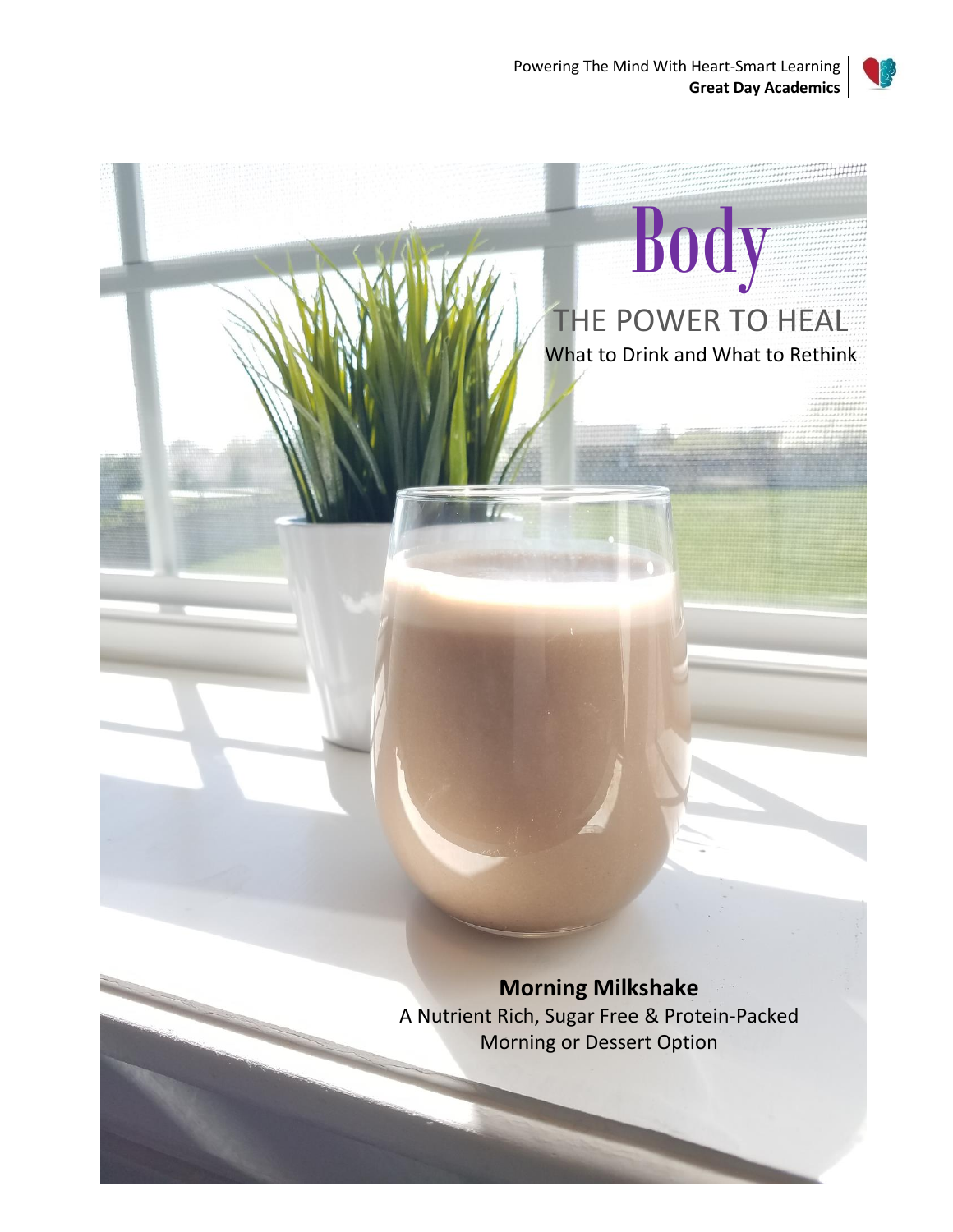



# THE POWER TO HEAL What to Drink and What to Rethink

### *Hydrate to fuel your brain and body.*

The absolute best way to start your day, above anything else, is with a tall glass of water. Drinking water first thing in the morning is an immediate way to improve your mood and break the dehydrating fast that occurs overnight in your brain and body.

If your body is hydrated, so is your brain!

Our goal is to provide you with food knowledge so your remarkable body has the fuel to self-repair.

According to American Journal of Public Health, a recent 3-year study shows that more than half of children and adolescence (ages 6 - 19) in the U.S. are dehydrated on a daily basis. This is mainly due to drinking dehydrating drinks, poor nutritional beverage choices and/or consuming very little water. As of 2018, 60% of children and teens are still choosing soda over water at school, if anything at all to drink.

### *"Overfed, Undernourished and Dehydrated"*

We are incredibly fortunate to have such amazing variety when it comes to our food and drink selection. However, this has earned our culture the title of "Overfed and Undernourished". Our healthy appetites have led us to yummy options for our tummy, but usually lack the basic nutrients needed for cellular regeneration and lasting health.

#### *24 Grams of Sugar is the Daily Recommended Amount for Women*

The highest amount of sugar consumption comes from drinking soda. One fountain drink of soda can give you up to 44 grams of sugar- almost double the daily recommend amount.

Sodas aside, the sugar hidden in other beverages are sometimes consumed more frequently and have the potential to do even more harm.

Bonus Points:

- Staying hydrated with water and more nutrient rich beverages can cure chronic headaches, constipation, mental fog and physical fatigue just to name a few.
- The 1% change of adding a naturally green drink during the day can help build an unbreakable immune system.

### *Happy Hydrating!*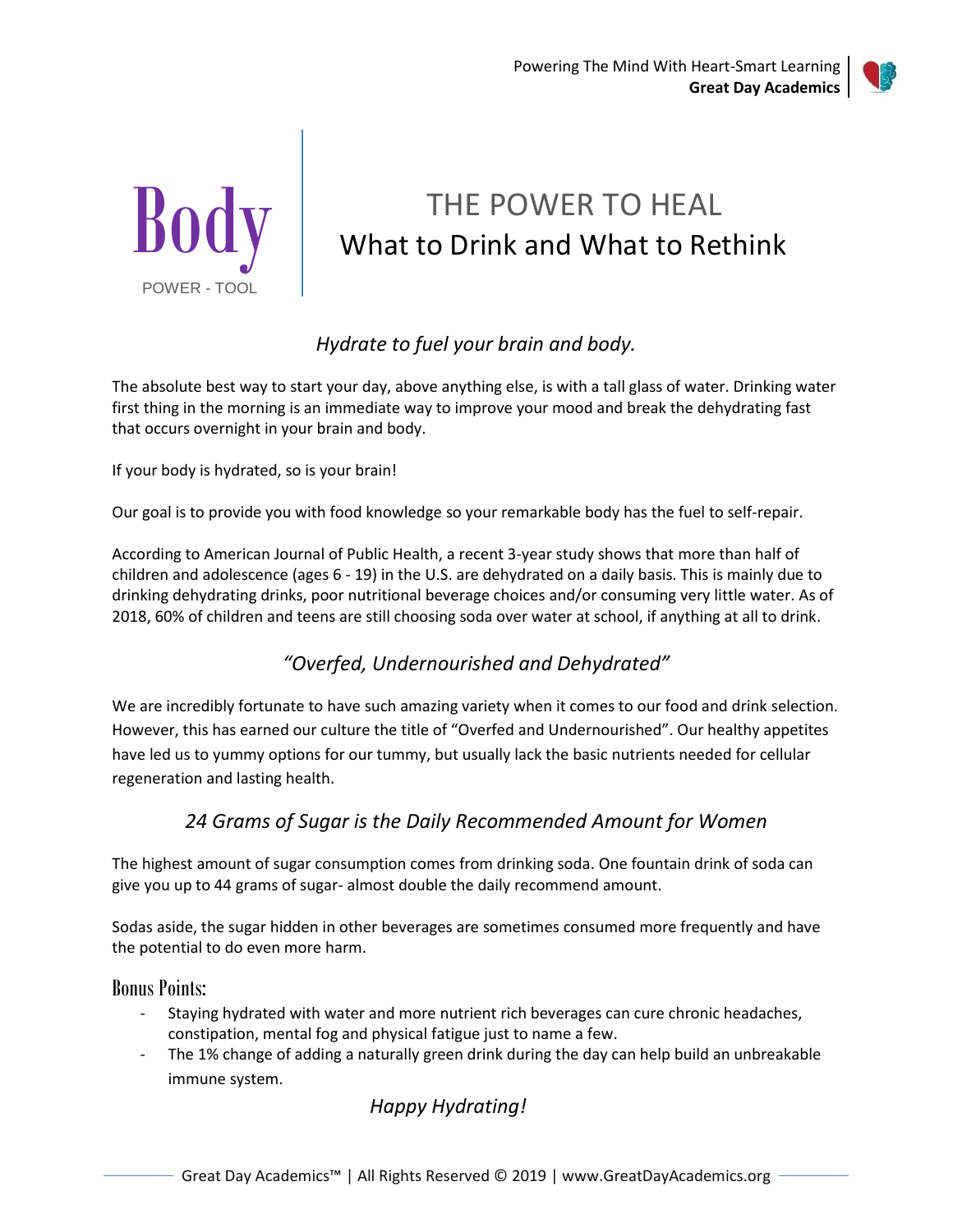

# What to Drink and What to Rethink

# Drink

## Water:

Generally, 8 to 10 glasses of water per day is the best way to keep your brain and body energized and happy. Kids and adults should drink at least 2 cups before breakfast for improved mood and detoxing benefits.

# Added Minerals:

Bottled water lacks the natural minerals that were once available from our faucets. Add a few drops of Trace Minerals or fruit and vegetables to increase the nutritional value.

# Electrolytes:

For sports and dehydration choose water with added electrolytes such as celery or raw coconut water.

# Juice:

Green vegetable based juices are best! - *If you do drink fruit juice, grab:*

100% Juice- to avoid added sugar

Pulp & Skin- Juice the entire fruit for fiber and other vitamins

Choose Organic- This helps to avoid added preservatives, food dyes and pesticides

# Smoothies:

Vegetable smoothies can pack in the recommended, 5 servings of veggies needed each day.

# Milk

Explore multiple ways of getting calcium from milk. Unsweetened almond milk, cashew milk and coconut milk can be great additions for cooking, baking and drinking. Use some non-dairy food items to get more calcium. For example, two cups of collard greens have  $\frac{1}{2}$  the calcium of a glass of cow's milk.

# Rethink

## Water

Rethink drinking VitaminWater and other brands of bottled water that contain an excess amount of sugar and harmful Red, Yellow and Blue food dyes. One bottle of VitaminWater contains more than the total amount of sugar recommend for the day.

## Electrolytes:

Getting your electrolytes from sports drinks like Gatorade will add an excess amount of 36 grams of sugar in your body. These drinks also contain food dyes (Red#40, Blue#2, Yellow#6, etc.) that are linked to hyperactivity, irritably and some cancers.

## Juice:

Ultimately the body's response to all sugars causes inflammation. So even though fruit juice has vitamin C , the large sugar content and low fiber combination makes this beverage as unsuspecting culprit of high sugar consumption that works against our body and immune system. It is however, very beneficial for the body to blend, drink and eat the whole fruit.

## Soda:

It's ok to enjoy and appreciate this sweet treat *a few times a year*. Drink without guilt to avoid unnecessary emotional setbacks, but remember there's a limit. Diet sodas have also been linked to asthma, poor kidney function, weight gain and numerous other negative health conditions.

### Smoothies:

Try to avoid smoothies with any added sugar.

## Cow's Milk

It is estimated that 75% of the world's population has an inflammatory response to cow's milk. An immediate allergic reaction is not always the case, but a buildup of inflammation over years, along with the added hormones in non-organic cow's milk, works against your body's ability to fight disease and heal. If you do drink milk, add in some non-dairy food options for bone health and drink alternatives that your body agrees with.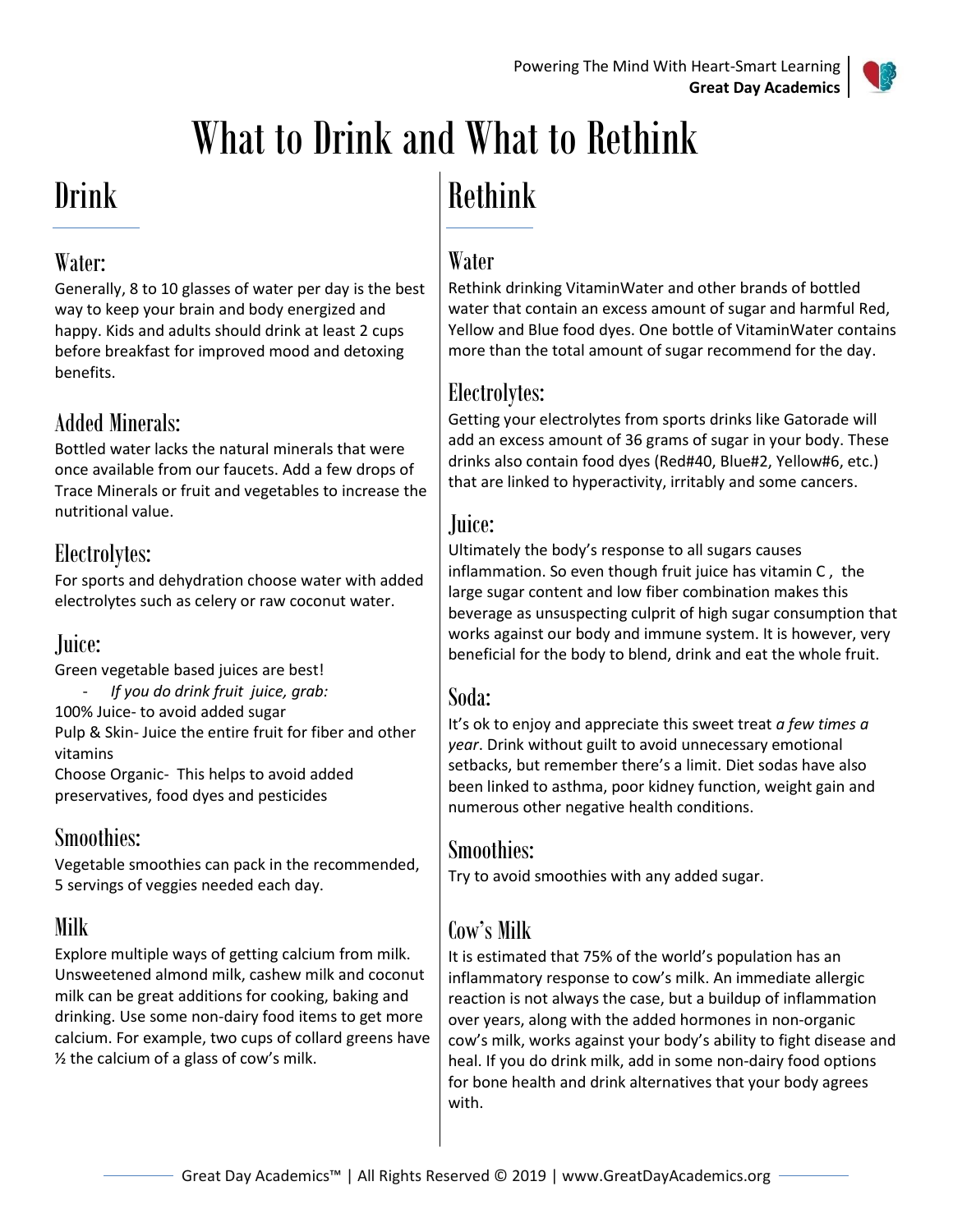

# Morning Milkshake

A Nutrient Rich, Dairy Free, Sugar Free & Protein-Packed Morning or Dessert Option

This morning or dessert milkshake includes:

**Cacao-** This plant-based superfood is the purest form of chocolate you can ingest. It is much less processed than cocoa powder and chocolate found in candy. With no added sugar, cacao is said to contain the highest amount of antioxidants and magnesium in all foods.

**Cashew Butter-** Raw, unprocessed nuts (not baked, toasted or roasted) contain the most amount of nutrients. Raw cashew butter contains the high protein, iron and healthy omega 3 fats needed to fuel your brain and body.

**Almond Milk-** It is estimated that 75% of the world's population is unable to properly digest cow's milk and process the added antibiotics and hormones that are included. Although you may not have an immediate reaction, over time, the inflammation and extra work your body goes through to process it can be harmful. Give your body a dairy break with high calcium, low dairy choices like unsweetened coconut or almond milk. Brands without carrageenan are recommended.

**Monk Fruit Sweetener (Lakanto)-** Monk fruit sweetener is the only sugar substitute recommended by top medical experts. Most artificial sweeteners cause poor health conditions. Enjoy the amazing taste of sugary sweets every once in a while, but when you have a daily urge for added sugar, use this to strengthen your immune system instead of using sugar

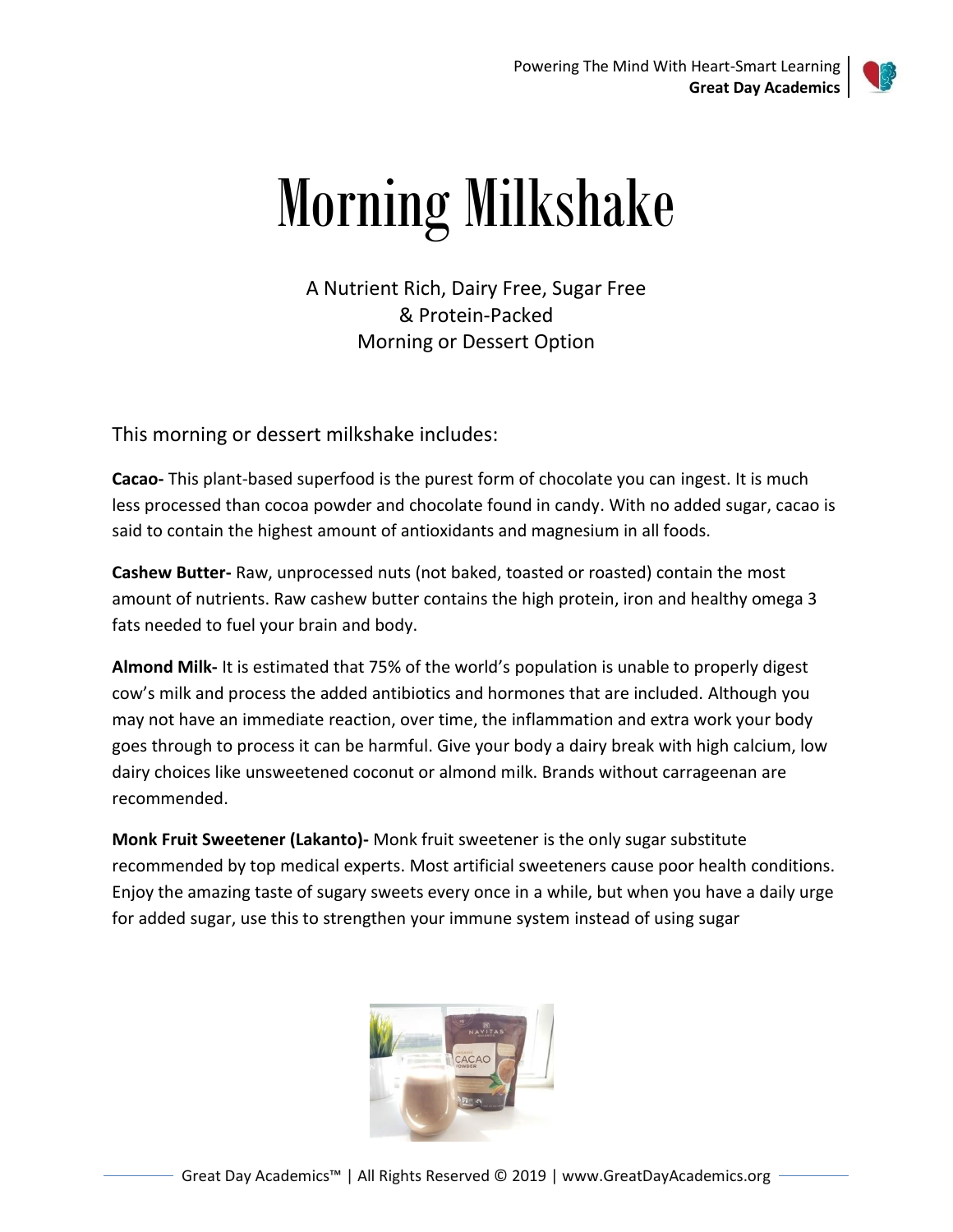

# Morning Milkshake

A Nutrient Rich, Dairy Free, Sugar Free & Protein-Packed Morning or Dessert Option

#### **Ingredients:**

- 1 cup almond milk (avoid milk with carrageenan) 1-2 tablespoons cacao powder - 2 tablespoons raw cashew butter
- 2 tablespoons monk fruit sweetener (Lakanto)

*Optional: 1 tablespoon of plant-based Sacha Inchi Protein Powder*

#### **Directions:**

Add milk to a single serve blender cup first, then add remaining ingredients. Blend until smooth and enjoy.

# Celery Juice

### A Powerful Immune Boosting & Healing Juice

#### **Ingredients:**

- 1 bunch of celery

#### **Directions:**

Chop celery and blend it in a high-speed blender or juicer. Strain well and drink immediately. Drink in the morning for added nutritional benefits during the day.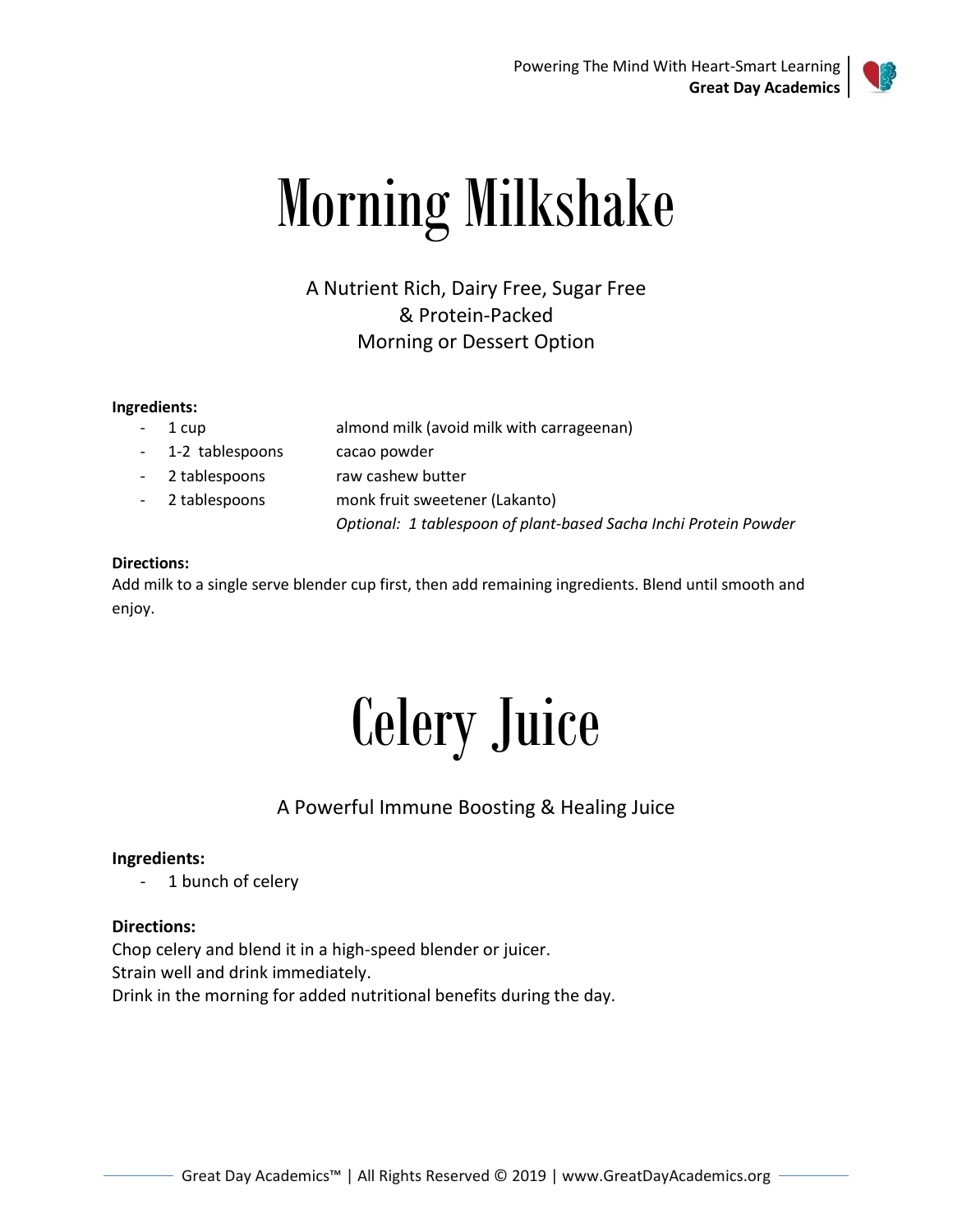

# Ginger Water

Drink this daily to strengthen digestion, minimize asthmatic symptoms and reduce inflammation.

#### **Ingredients:**

- fresh ginger root
- water (8 ounces or more)

#### **Directions:**

After peeling, cut one half-inch or more of ginger root and place in a glass of water, or water bottle. Fill with water, stir, shake or swirl- then drink. The longer the ginger remains in water, the more flavor and nutrients there are. As you refill your cup or water bottle, leave the ginger inside lasting benefits.

# Kale Beet Super Smoothie

This chunky beet root energizer is great for overall health and endurance for athletes or bodies that are always on the go.

#### **Ingredients:**

- 3 one-inch cubes frozen beets
- 2 cups raw kale
- $\frac{1}{2}$  inch cube ginger root
- 1 tablespoon chia seeds (soaked in water- follow directions on the package)
- 1 tablespoon lemon
- 1 cup water
- 1 apple with skin, sliced

#### **Directions:**

In a blender, add kale and water first. Blend until almost smooth. Add frozen beets, apple and ginger root, then blend. Add chia seeds and lemon juice for a short blend cycle.